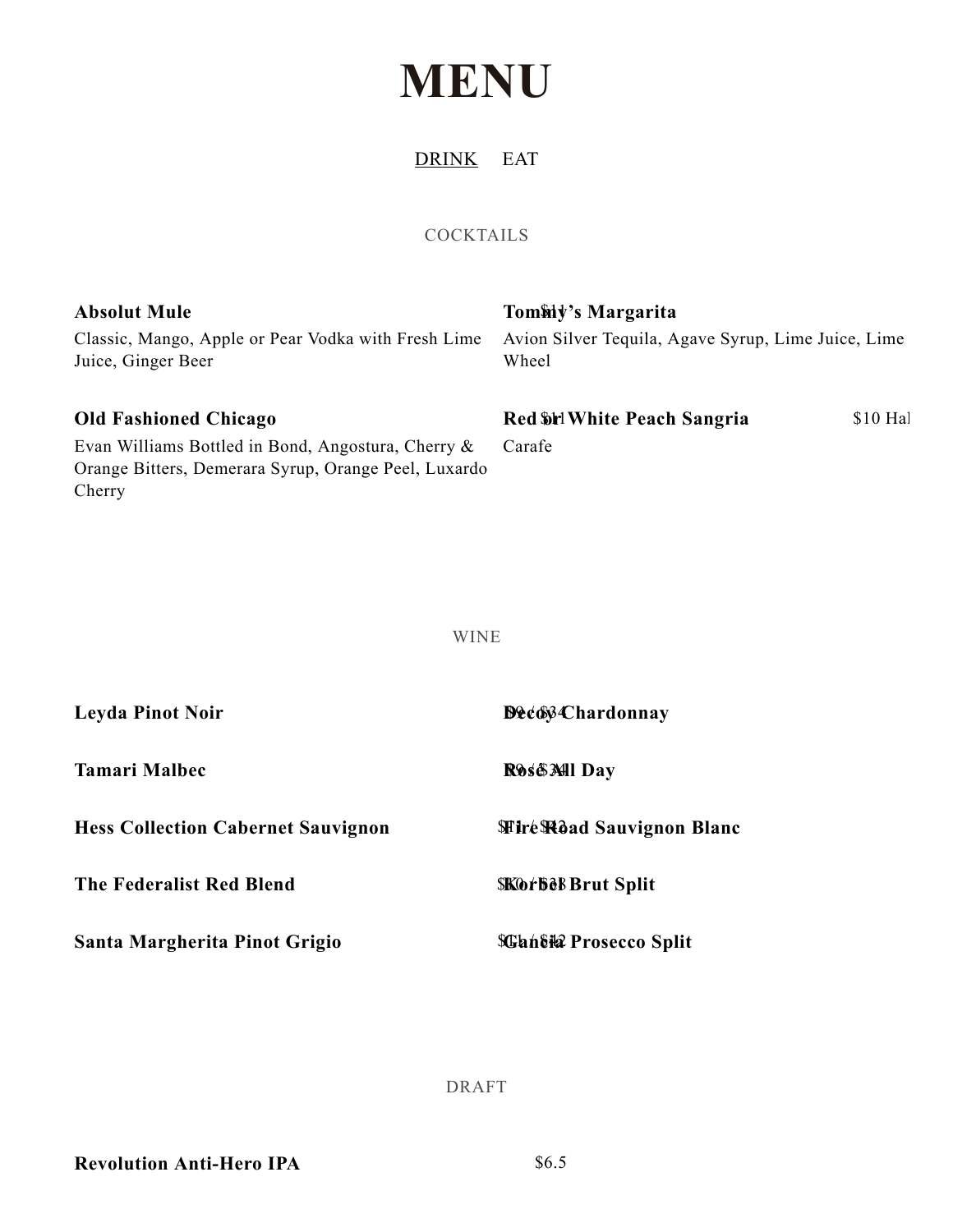\$12 **Goose Island Bourbon County Mon Chéri Stout Dovetail Vienna Lager 2019**

**Leinenkugel's Summer Shandy**

**3 Floyds Rotating**

**Pipeworks Brewing Co Rotating**

**Miller Lite**

**Guinness** 20 oz

\$6 **Half Acre Daisy Cutter**

\$7 **Right Bee Cider - Semi Dry**

\$7 **Marz Community Brewing Rotating**

\$5 **Maplewood Son of Juice**

\$7 **Goose Island Lost Palate**

BOTTLES AND CANS

| <b>Allagash White</b>      | Lagufiitas Little Sumpin'             |
|----------------------------|---------------------------------------|
| <b>Bells Two Hearted</b>   | <b>Mille</b> <sup>8</sup> <i>Lite</i> |
| <b>Blue Moon</b>           | <b>Model 6 Especial</b>               |
| <b>Budweiser</b>           | Orighaal Sin Blackberry Cider         |
| <b>Bud Light</b>           | <b>PBR4Tallboy</b>                    |
| <b>Coors Light</b>         | <b>Rev&amp;lution Fist City</b>       |
| Corona                     | <b>Revidition Rotating</b>            |
| <b>Goose Island 312</b>    | <b>StellaSArtois</b>                  |
| <b>Half Acre Bodem IPA</b> | Whit&Claw Black Cherry                |
| Heineken                   | White Claw Mango                      |